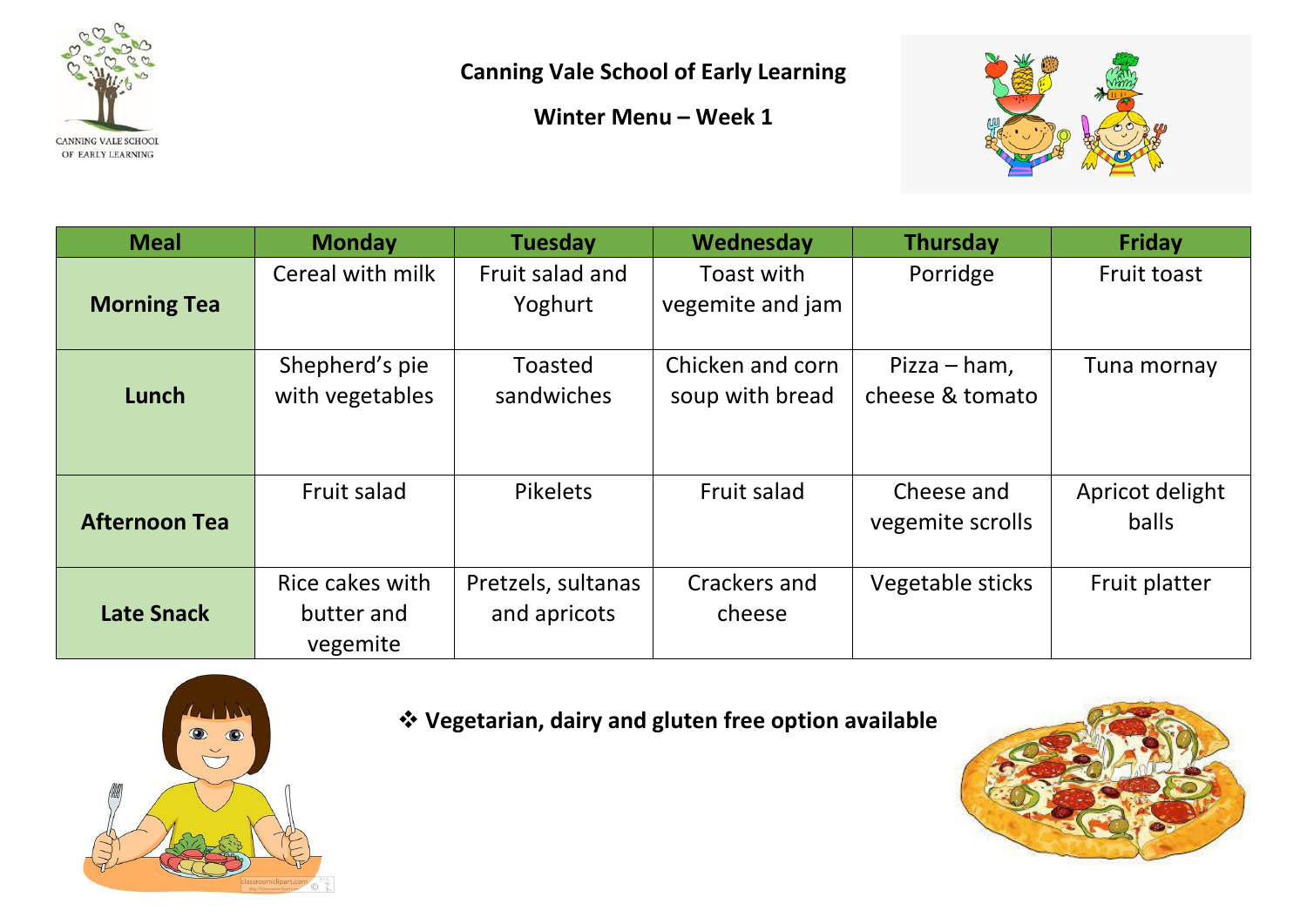

**Winter Menu – Week 2**



| <b>Meal</b>          | <b>Monday</b>              | <b>Tuesday</b>                 | Wednesday                     | <b>Thursday</b>                    | <b>Friday</b>                             |
|----------------------|----------------------------|--------------------------------|-------------------------------|------------------------------------|-------------------------------------------|
| <b>Morning Tea</b>   | Fruit salad and<br>Yoghurt | Toast with<br>vegemite and jam | Porridge                      | Fruit toast                        | Cereal with milk                          |
| Lunch                | Tuna and corn<br>patties   | Beef and broccoli<br>stir fry  | Vegetarian pasta<br>carbonara | Chilli con carne<br>with rice      | <b>Baked chicken</b><br>risotto           |
| <b>Afternoon Tea</b> | <b>Raisin balls</b>        | Fruit salad                    | Spinach and<br>cheese muffin  | Carrot & zucchini<br>loaf          | Fruit salad                               |
| <b>Late Snack</b>    | Vegetable sticks           | Crackers and<br>cheese         | Fruit platter                 | Pretzels, sultanas<br>and apricots | Rice cakes with<br>butter and<br>vegemite |



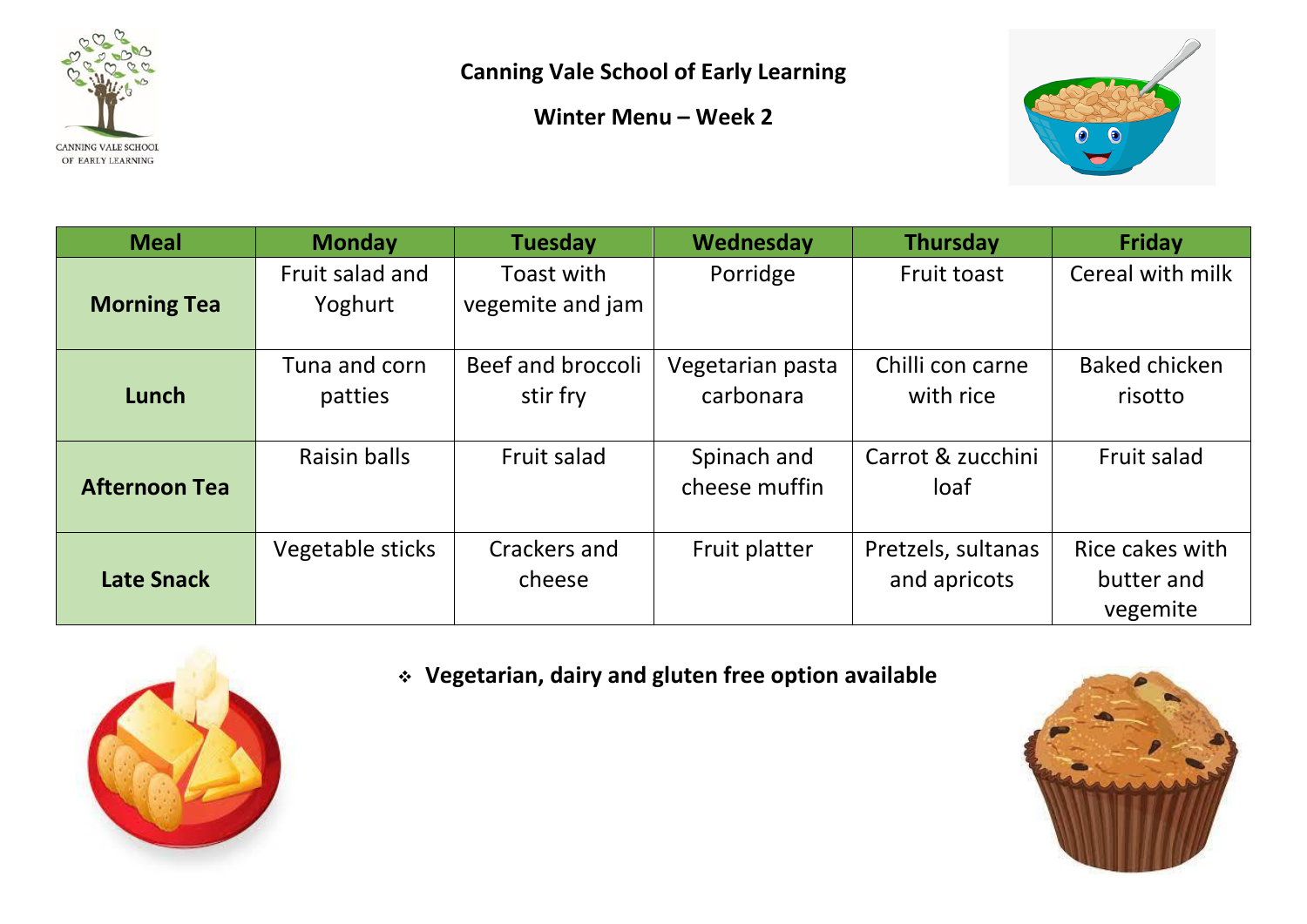

**Canning Vale School of Early Learning**

**Winter Menu – Week 3**



| <b>Meal</b>          | <b>Monday</b>                  | <b>Tuesday</b>                         | Wednesday                   | <b>Thursday</b>                           | <b>Friday</b>                      |
|----------------------|--------------------------------|----------------------------------------|-----------------------------|-------------------------------------------|------------------------------------|
| <b>Morning Tea</b>   | Toast with<br>vegemite and jam | Porridge                               | Fruit toast                 | Cereal with milk                          | Fruit salad and<br>Yoghurt         |
| Lunch                | Red lentil soup<br>with bread  | Chicken and<br>vegetable rolls         | Beef stroganoff             | Creamy tuna<br>pasta                      | Meat and<br>vegetable<br>rissoles  |
| <b>Afternoon Tea</b> | Fruit salad                    | Apricot<br>shortbread<br>crumble slice | Banana bread<br>with butter | Fruit salad                               | Muesli bar                         |
| <b>Late Snack</b>    | Crackers and<br>cheese         | Vegetable sticks                       | Fruit platter               | Rice cakes with<br>butter and<br>vegemite | Pretzels, sultanas<br>and apricots |
| ?                    |                                |                                        |                             |                                           |                                    |